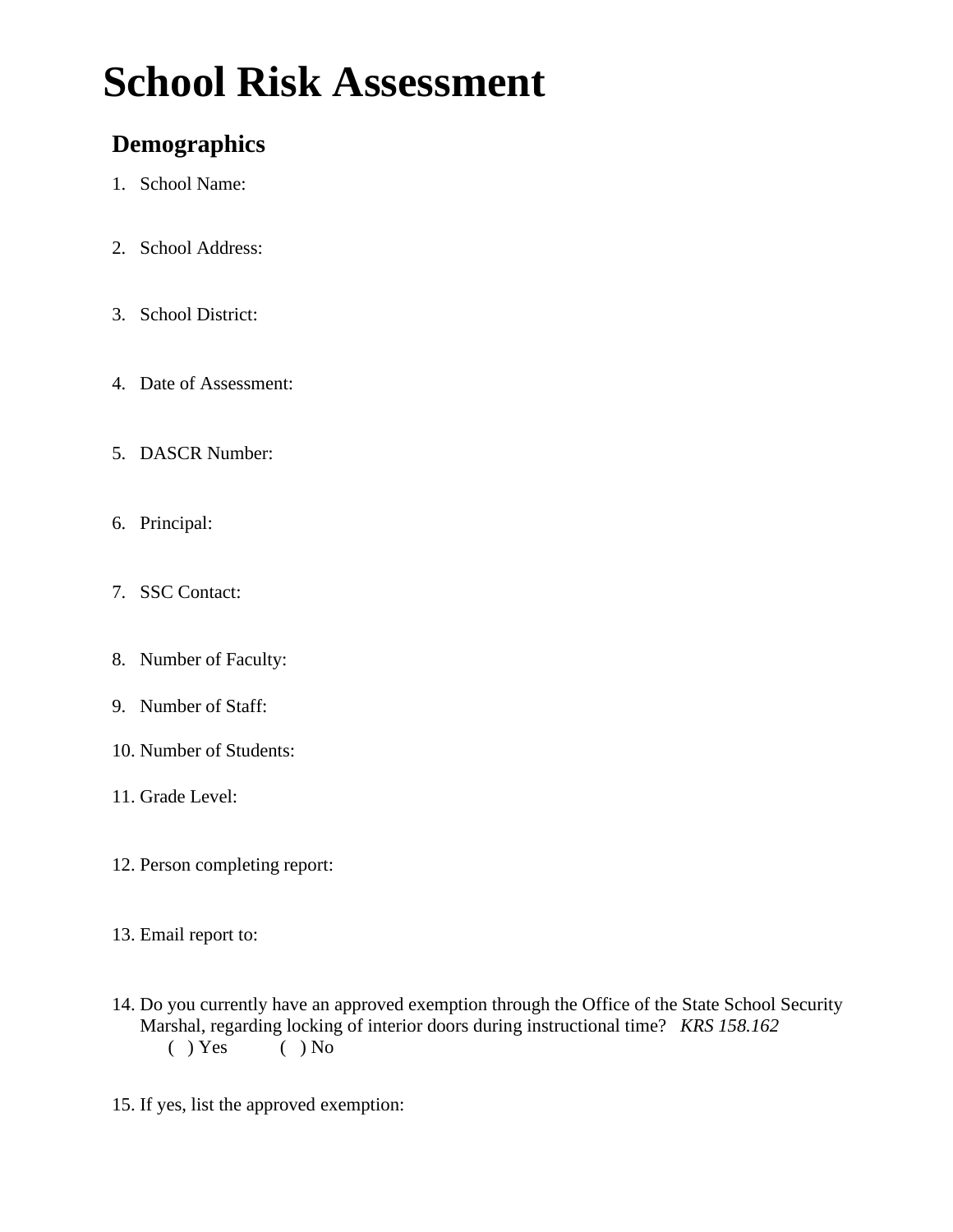### **Section 1. Access Control Requirement, New Building/Expansion Approval** *KRS 158.162(7)*

The school shall adhere to practices to control access to each school building. *KRS 158.162(3)(d)*

1. All visitors are required to report to the main office upon entry.

 $( )$  Yes  $( )$  No Comments/explanation:

- 
- 2. Upon reporting, all visitors must provide valid identification.

 $( )$  Yes  $( )$  No

Comments/explanation:

3. All visitors are required to state the purpose of their visit.

 $( )$  Yes  $( )$  No

Comments/explanation:

- 4. A visible "visitor's badge" is required to be displayed at all times.
	- $( )$  Yes  $( )$  No

Comments/explanation:

5. The main entrance of the school is equipped with electronically locking doors.

 $( )$  Yes  $( )$  No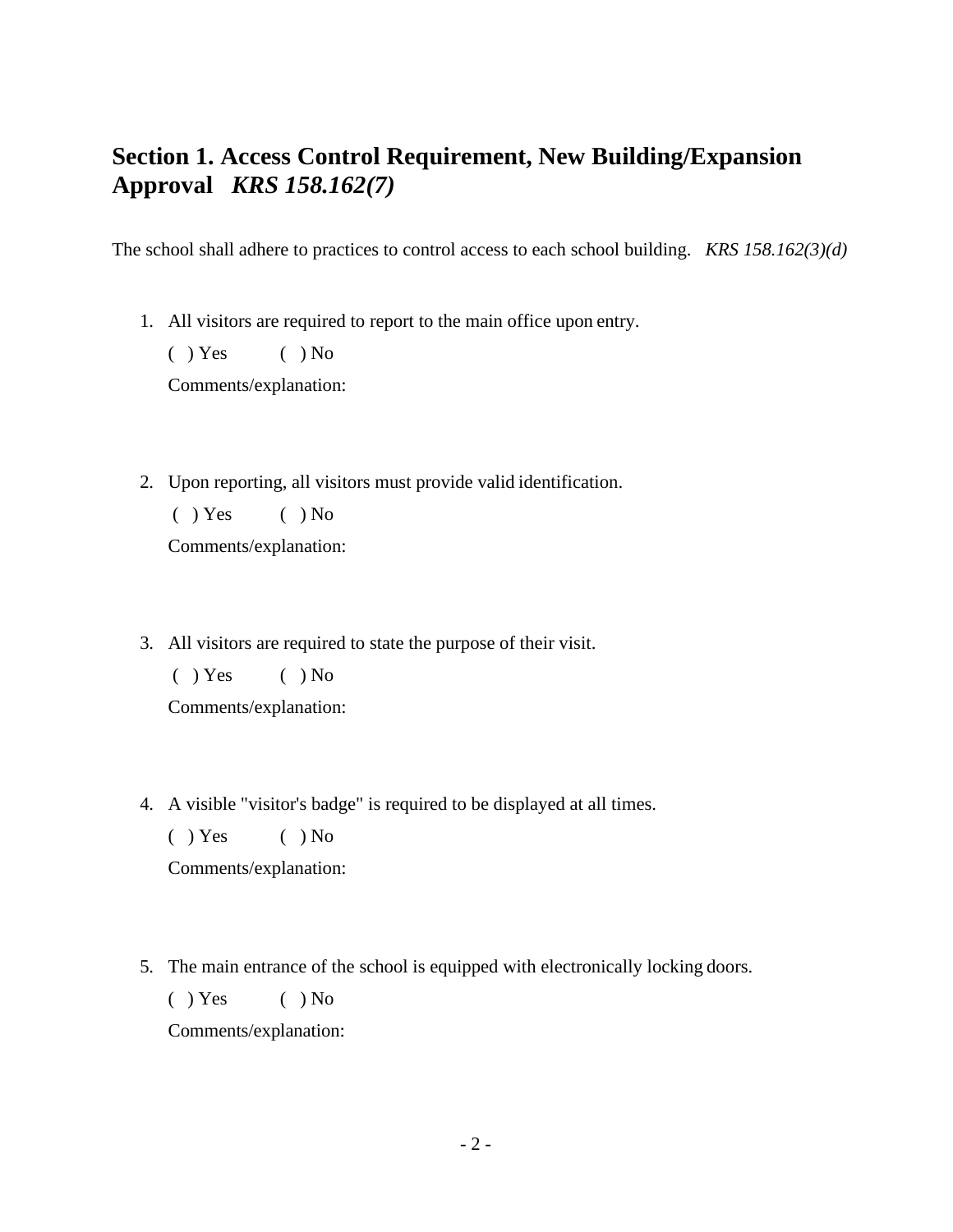6. The main entrance of the school is equipped with a camera(s).

 $( )$  Yes  $( )$  No Comments/explanation:

7. The main entrance of the school is equipped with an intercom system(s).

 $( )$  Yes  $( )$  No Comments/explanation:

8. The school controls access to all exterior doors during the school day.

 $( )$  Yes  $( )$  No Comments/explanation:

9. Classroom doors are equipped with hardware that allow the door to be locked from the outside but opened from the inside.

 $( )$  Yes  $( )$  No

Comments/explanation:

10. Classroom doors remain closed and locked during instructional time.

 $( )$  Yes  $( )$  No

Comments/explanation:

11. Classroom doors with windows are equipped with material to quickly cover the window during a building lockdown.

 $( )$  Yes  $( )$  No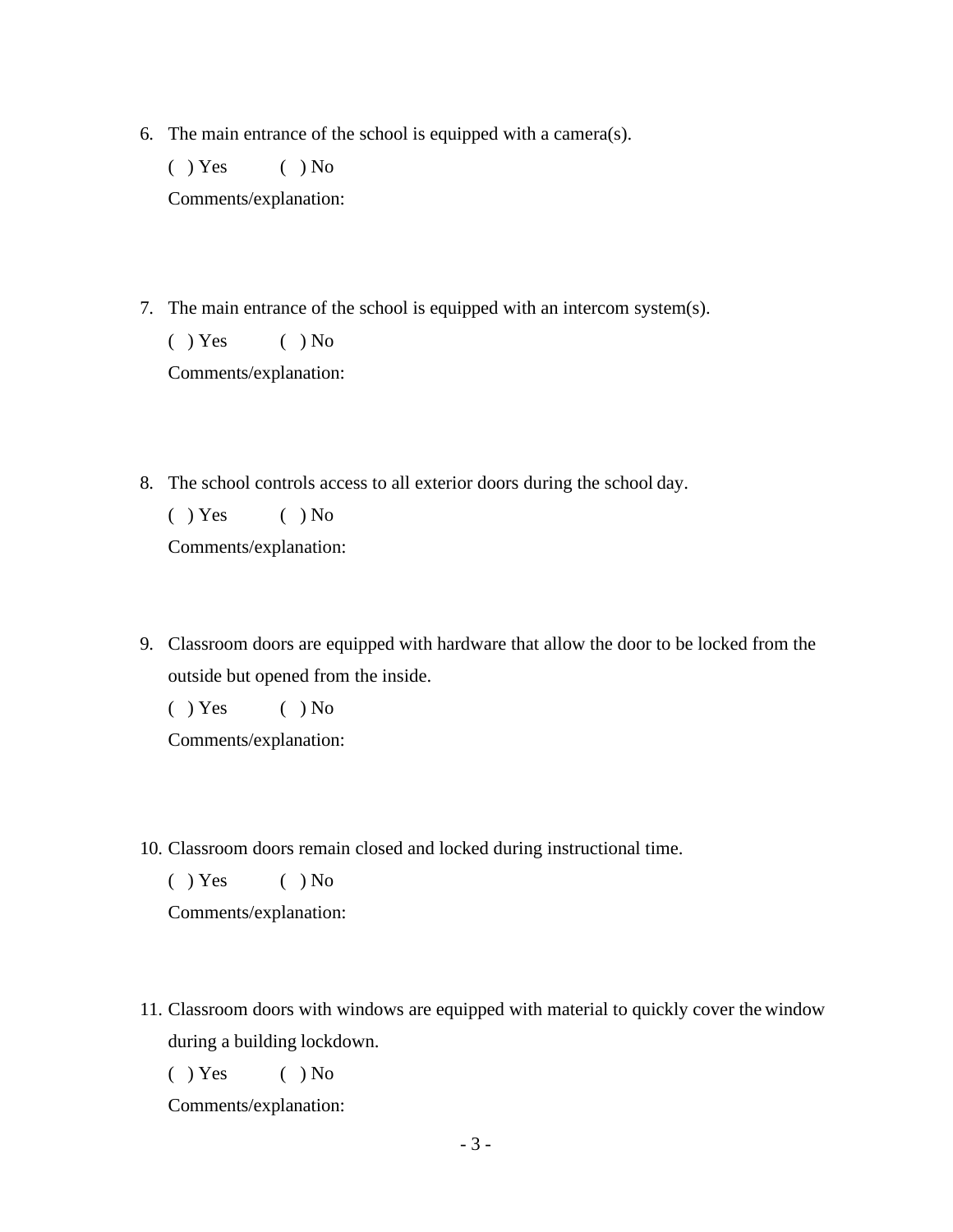### **Section 2. Necessary Safety and Security Processes (Not Related to New Building/Expansion Approval)**

- 1. A School Safety and Threat Assessment Team is in place. *KRS 158.4412*
	- $( )$  Yes  $( )$  No

Comments/explanation:

2. List the name and title of each person on the School Safety and Threat Assessment Team:

Name 1: Title 1: Name 2: Title 2: Name 3: Title 3: Name 4: Title 4: Name 5: Title 5:

3. An emergency plan is in place for the school to follow. *KRS 158.162*

( ) Yes ( ) No ( ) Partial Comments/explanation:

4. Number of public safety agencies that have a copy of the emergency plan along with a diagram of the school facilities: *KRS 158.162*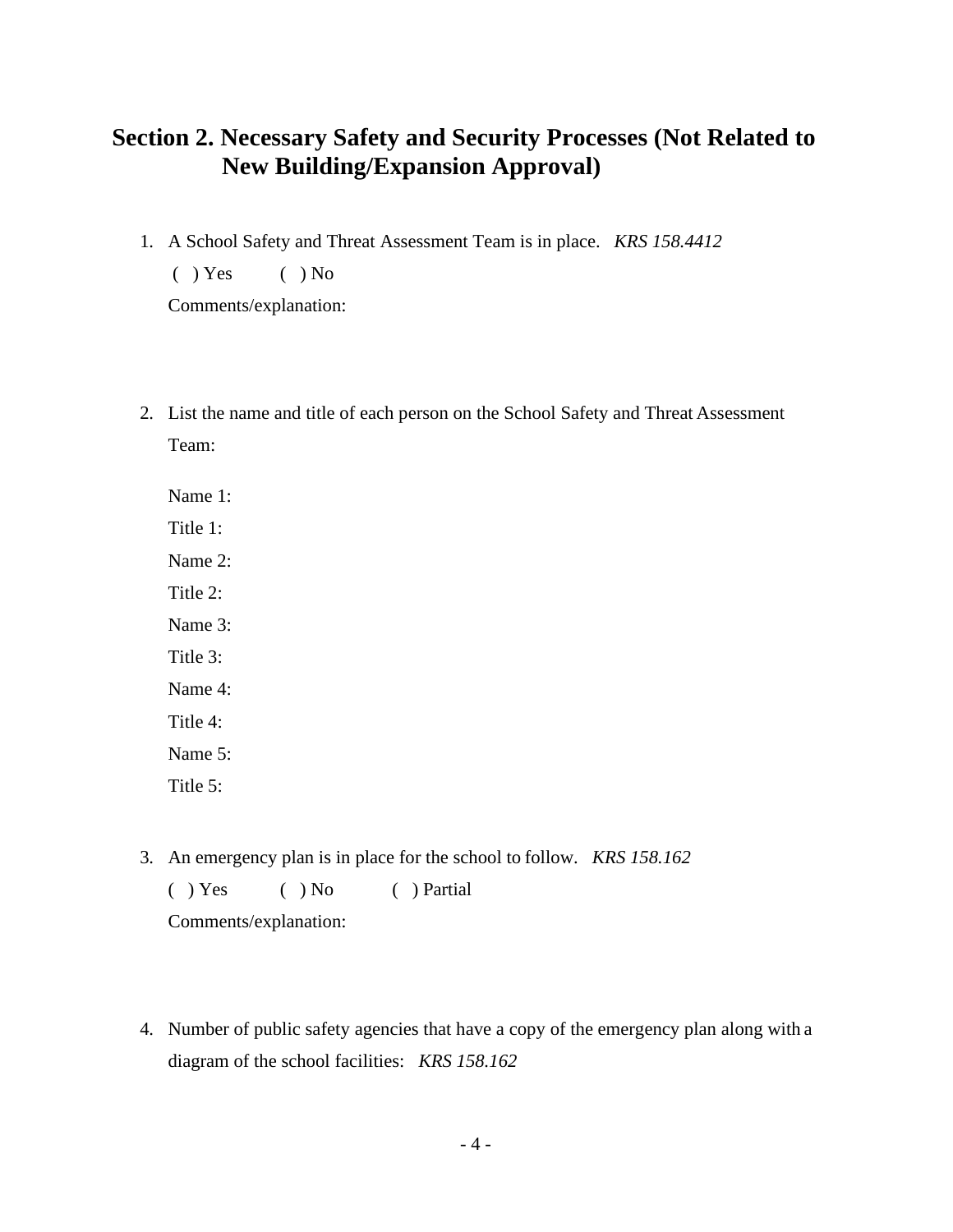5. List the public safety agencies that have a copy of the emergency plan with a diagram of the school facilities: *KRS 158.162*

Agency 1: Agency 2: Agency 3: Agency 4: Agency 5: Agency 6: Agency 7: Agency 8: Agency 9: Agency 10:

6. The emergency plan was reviewed by the school council, the principal and first responders during the current school year. *KRS 158.162*

 $( )$  Yes  $( )$  No

Comments/explanation:

7. All rooms have an established primary and secondary evacuation route. *KRS 158.162*

 $( )$  Yes  $( )$  No

Comments/explanation:

8. These routes are prominently posted in each room by evacuation doorways. *KRS 158.162*  $( )$  Yes  $( )$  No Comments/explanation: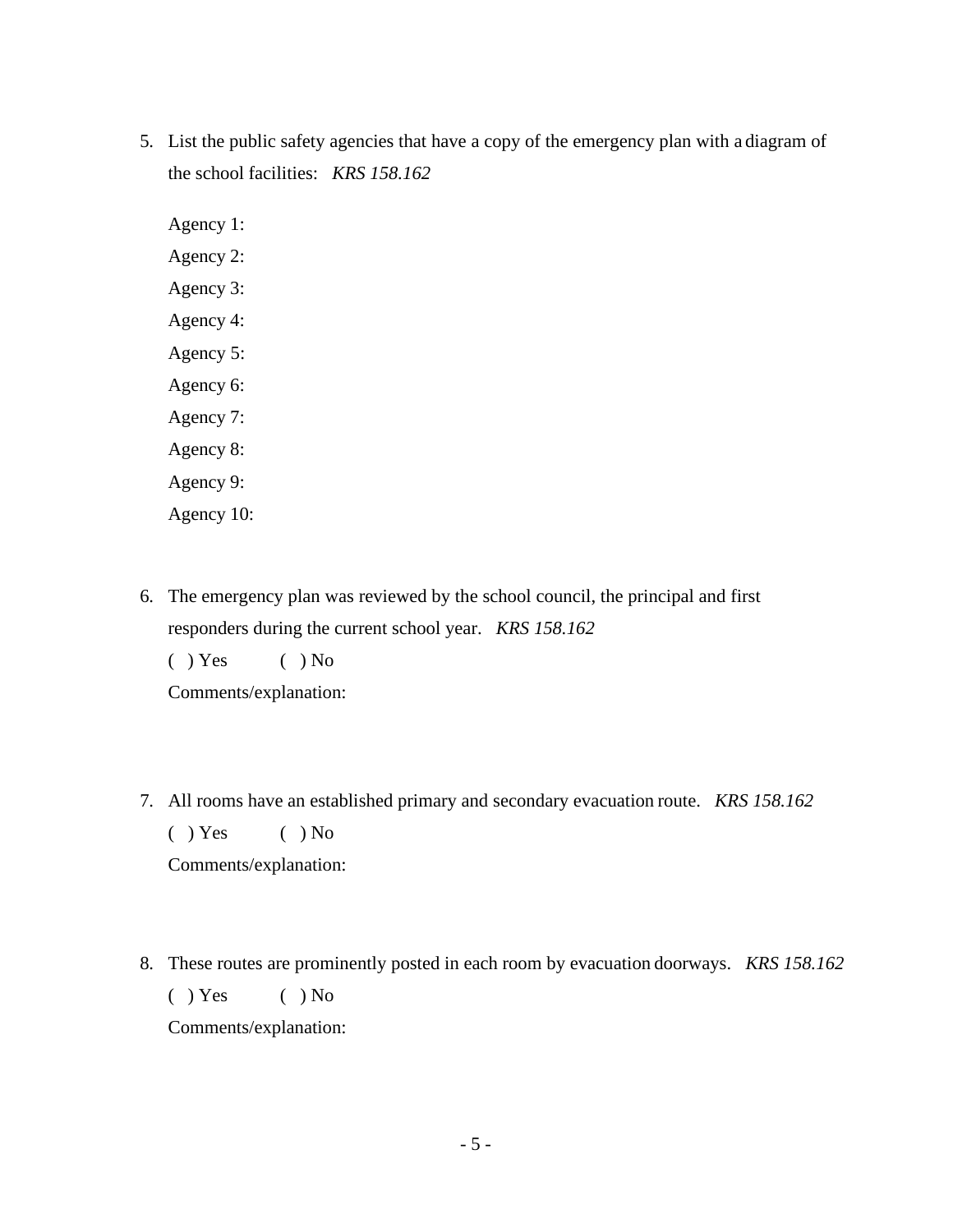- 9. The best available severe weather safe zones have been identified. *KRS 158.162*  $( )$  Yes  $( )$  No Comments/explanation:
- 10. These weather safe zone locations are prominently posted in each room. *KRS 158.162*  $( )$  Yes  $( )$  No Comments/explanation:
- 11. Policies and procedures are in place for an all hazards approach, including emergency response drills for hostage, active shooter and building lockdown situations.

*KRS 158.162*  $( )$  Yes  $( )$  No Comments/explanation:

12. These policies and procedures were formulated with appropriate public safety agencies input, to include but not limited to fire, police, and emergency medical services.

 $( )$  Yes  $( )$  No

Comments/explanation:

13. School has ensured that public safety agencies have toured the school to review policies and procedures and provide recommendations related to safety and security this school year. *KRS 158.162; KRS 158.4412(2)(g)*

 $( )$  Yes  $( )$  No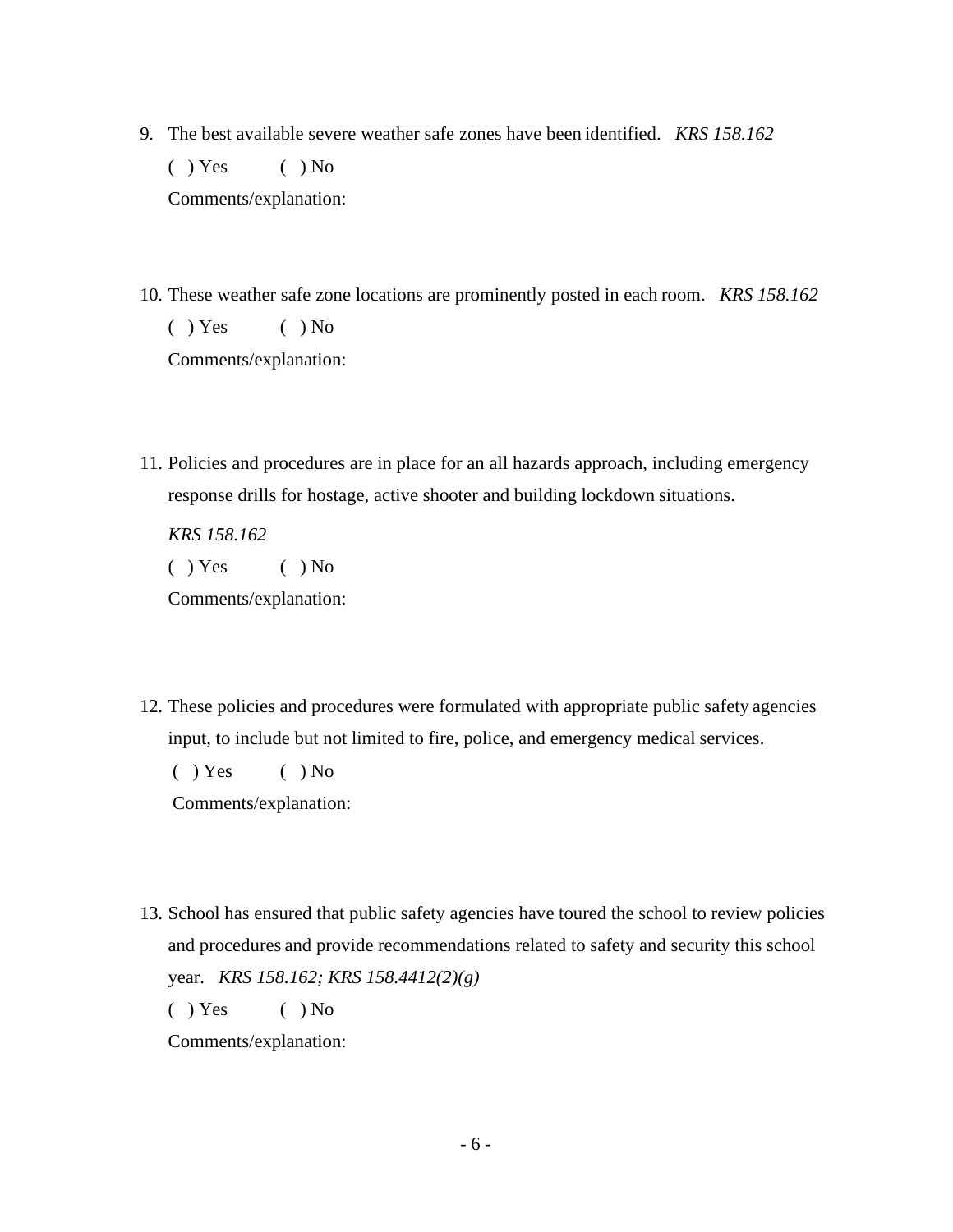14. In reference to the above question, list the public safety agencies that toured the school during the current school year. *KRS 158.162; KRS 158.4412(2)(g)*

Agency 1: Agency 2: Agency 3:

- 15. The principal has received training on procedures for completion of the school security risk assessment. *KRS 158.4412*  $( )$  Yes  $( )$  No Comments/explanation:
- 16. The principal has provided written notice within 10 days of the first instructional day of the school year, to all students, parents, and guardians, the provisions of KRS 508.078 and potential penalties under KRS 532.060 and 534.030. *KRS 158.1559*

 $( )$  Yes  $( )$  No

Comments/explanation:

17. The school adopted a trauma-informed approach to education. *KRS 158.4416*

 $( )$  Yes  $( )$  No

Comments/explanation:

18. A certified school counselor is currently employed. *KRS 158.4416*

 $( )$  Yes  $( )$  No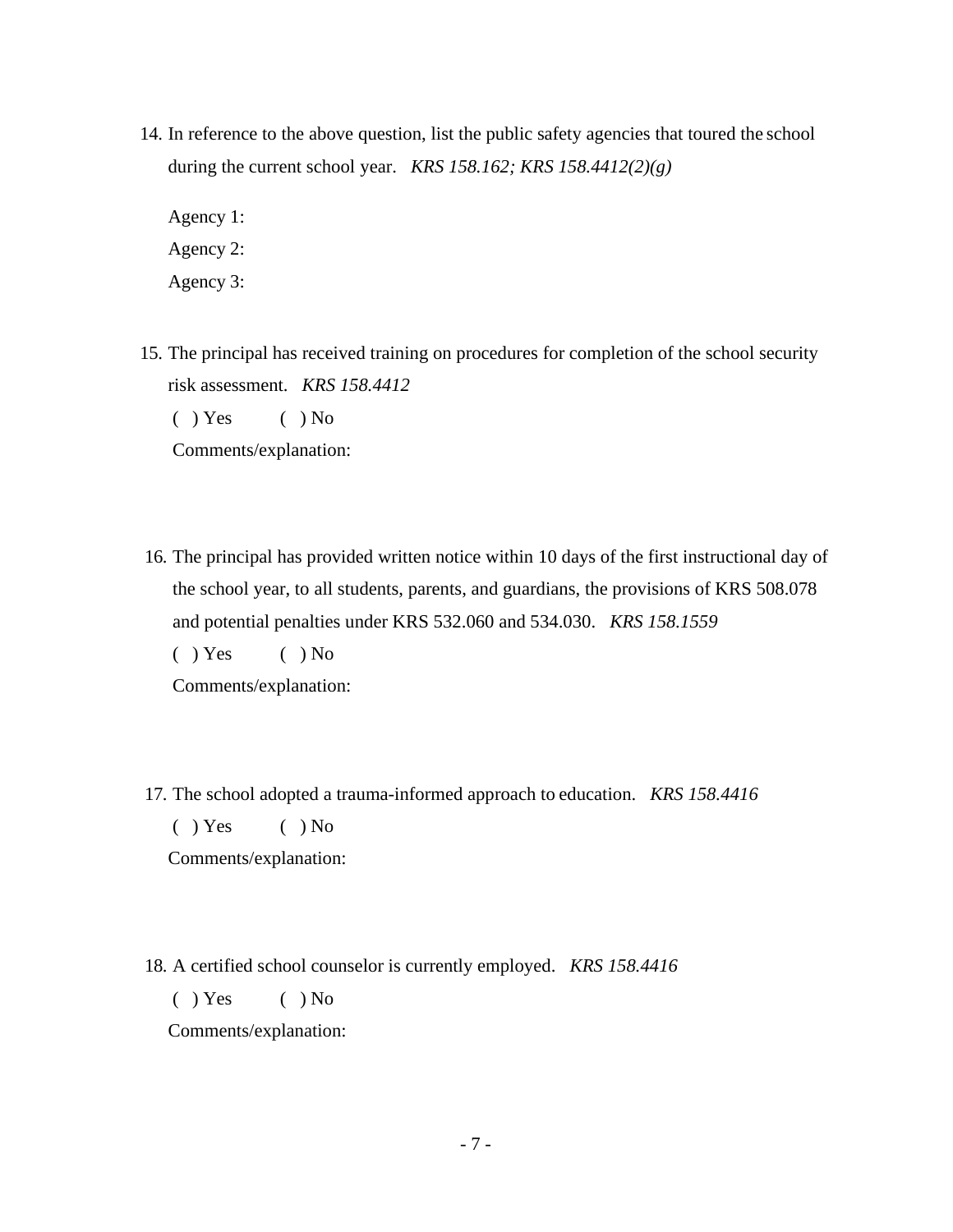19. The school meets the goal of one school counselor/school based mental health provider, who is employed by the school, per 250 students. *KRS 158.4416*

 $( )$  Yes  $( )$  No

Comments/explanation:

20. The school currently has a trauma-informed team. *KRS 158.4416*

 $( )$  Yes  $( )$  No Comments/explanation:

21. List the trauma-informed team members:

Name 1:

Name 2:

Name 3:

Name 4:

Name 5:

22. The counselor documents time spent with students.

 $( )$  Yes  $( )$  No

Comments/explanation:

23. Prior to the first instructional day of the school year, the principal's designee discussed and documented the emergency plan with all school personnel.

 $( )$  Yes  $( )$  No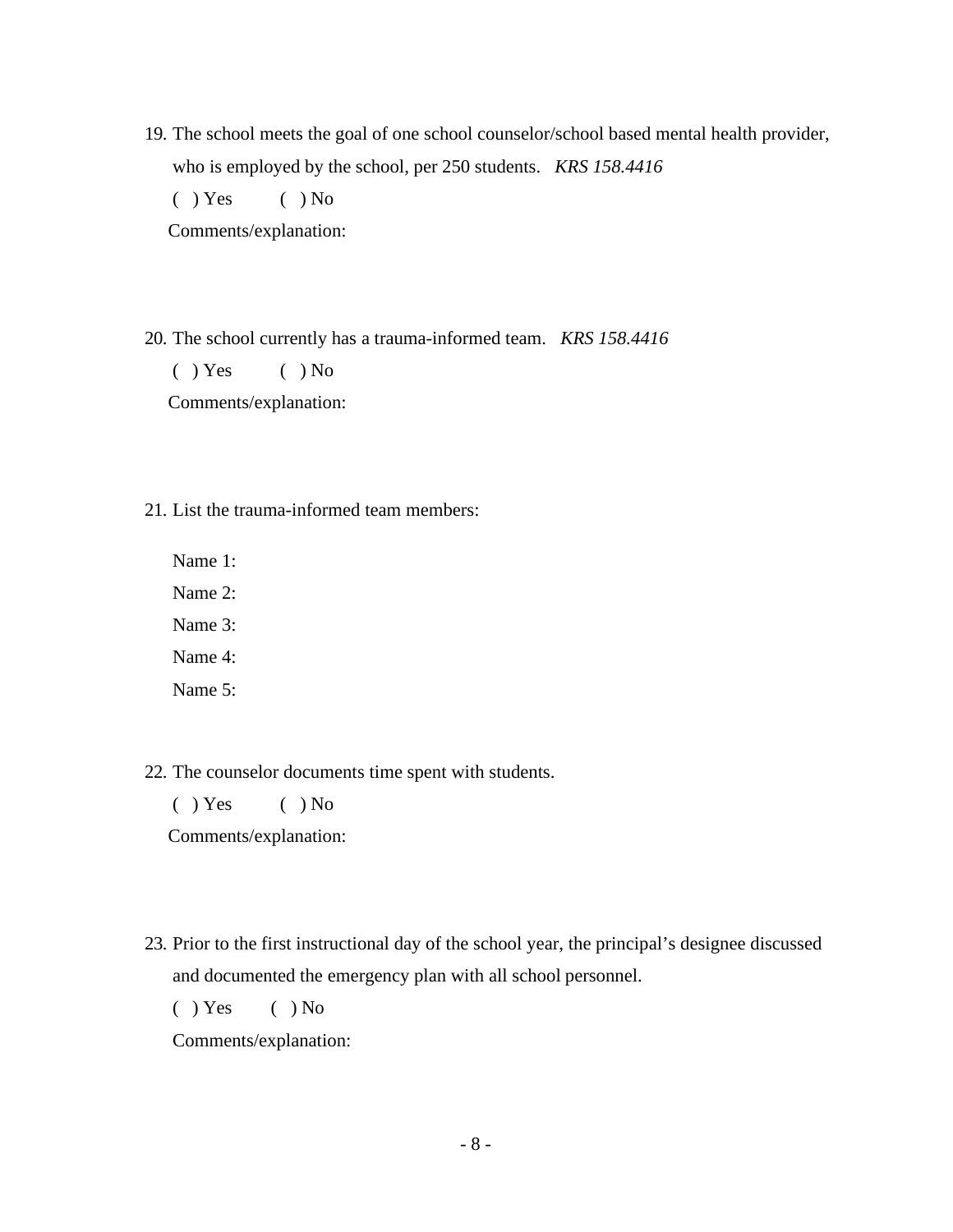24. Identify the professional development coordinator for the school. *KRS 156.095(2)* Name: Title:

#### **Questions 25-27 are only applicable for grades 6-12.**

- 25. All students received suicide prevention awareness information via: *KRS 156.095(6)(b)* (*Check all that apply*)
	- o in person
	- o live streaming
	- o video recording
	- o not provided
	- o N/A
- 26. All employees, that have job duties requiring direct contact with students, have attended a minimum one-hour high quality suicide prevention training. *KRS 156.095(6)(c)(1)*

 $( )$  Yes  $( )$  No  $( )$  N/A

Comments/explanation:

27. Staff members hired after the initial suicide prevention training are provided prevention materials. *KRS 156.095(6)(c)(2)*

 $( )$  Yes  $( )$  No  $( )$  N/A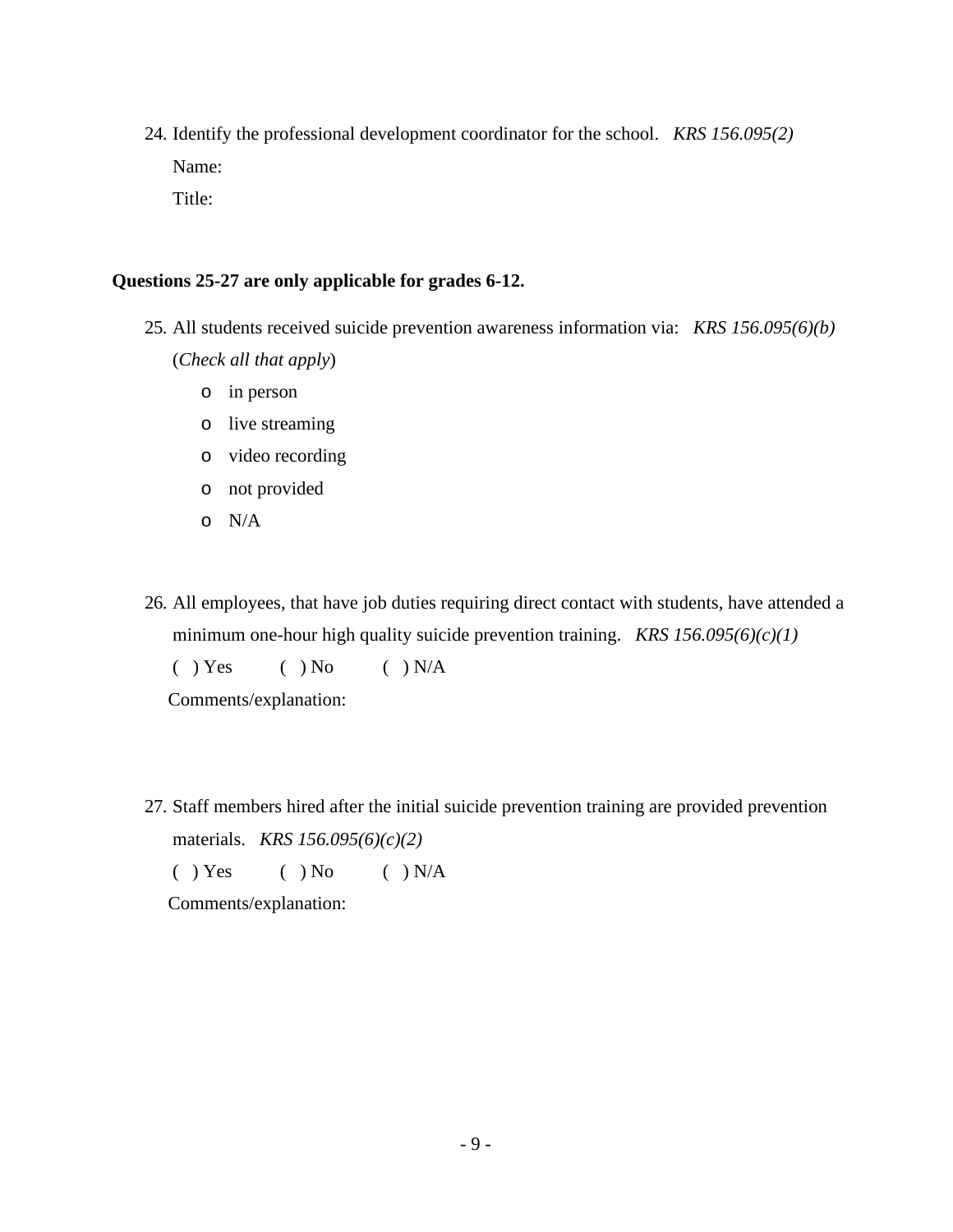#### **Remaining questions for this section applies to all schools.**

28. All school employees, with job duties requiring direct contact with students, attended a minimum one-hour training on how to respond to an active shooter situation developed by the Department of Criminal Justice Training. *KRS 158.162(7)*  $( )$  Yes  $( )$  No

Comments/explanation:

- 29. The district provides training to substitute teachers on suicide prevention, active shooter, and emergency plan familiarization. *KRS 158.162*  $( )$  Yes  $( )$  No Comments/explanation:
- 30. The 24-hour statewide child abuse hotline number 1-877-597-2331 is prominently displayed in the school. *KRS 156.095(7)(g)*

 $( )$  Yes  $( )$  No

Comments/explanation:

31. The National Human Trafficking Reporting Hotline number 1-888-373-7888 is prominently displayed in the school. *KRS 156.095(7)(g)*

 $( )$  Yes  $( )$  No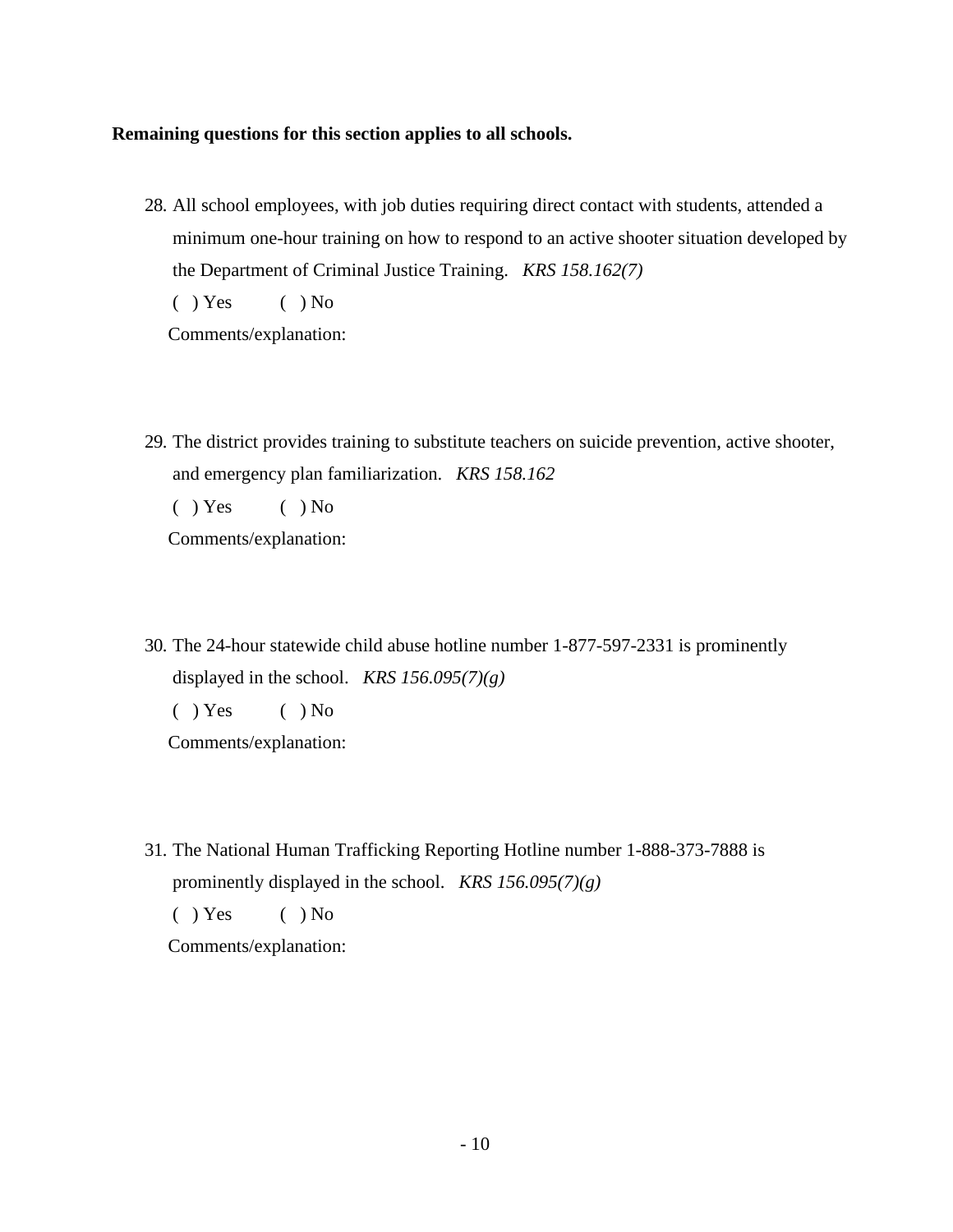32. The school currently has an assigned school resource officer(s) pursuant to state law. *KRS 158.4414*  $( )$  Yes  $( )$  No

Comments/explanation:

33. The school resource officer(s) have successfully completed, or are in the process of completing, required phases of KLEC approved SRO certification training provided by the Department of Criminal Justice Training. *KRS 158.4414*

 $( )$  Yes  $( )$  No

Comments/explanation:

34. The school resource officer(s) completed, or is scheduled to complete, the annual 40 hour approved SRO in-service training provided by the Department of Criminal Justice Training. *KRS 158.4414*

 $( )$  Yes  $( )$  No

Comments/explanation:

35. SRO(s) assigned to the school is employed by the district.

 $( )$  Yes  $( )$  No

Comments/explanation:

36. List SRO's with a SLEO commission employed by the district.

SRO 1:

SRO 2:

SRO 3: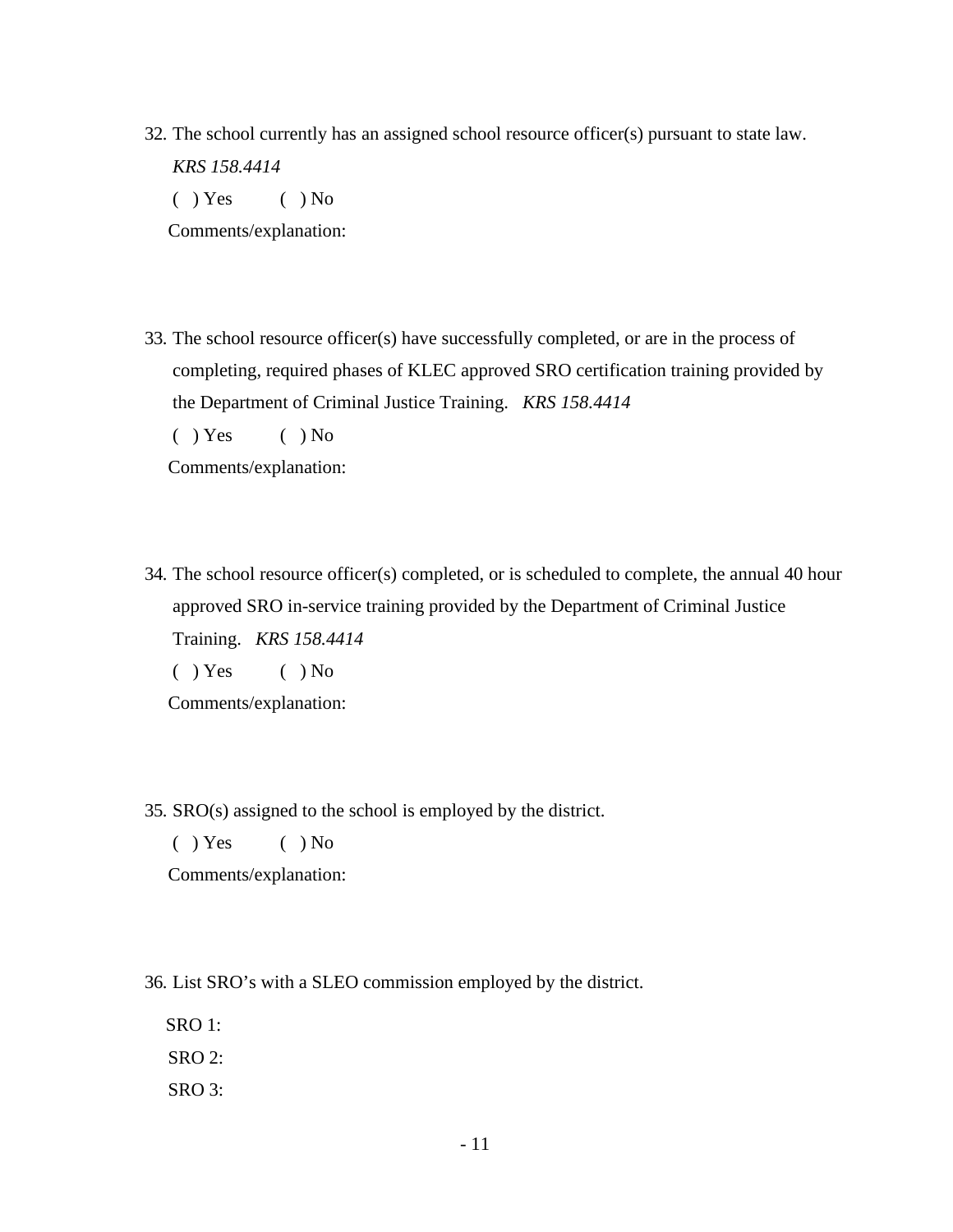37. School Board policy defines the roles and expectations of SRO(s) employed by the district. *KRS 158.4414*

 $( )$  Yes  $( )$  No

Comments/explanation:

38. SRO(s) assigned to the school is employed by a local law enforcement agency.

 $( )$  Yes  $( )$  No Comments/explanation:

39. List SRO(s) employed by a local law enforcement agency.

SRO 1: Agency 1: SRO 2: Agency 2: SRO 3: Agency 3:

- 40. There is a memorandum of understanding with each SRO's law enforcement agency. *KRS 158.4414*
	- $( )$  Yes  $( )$  No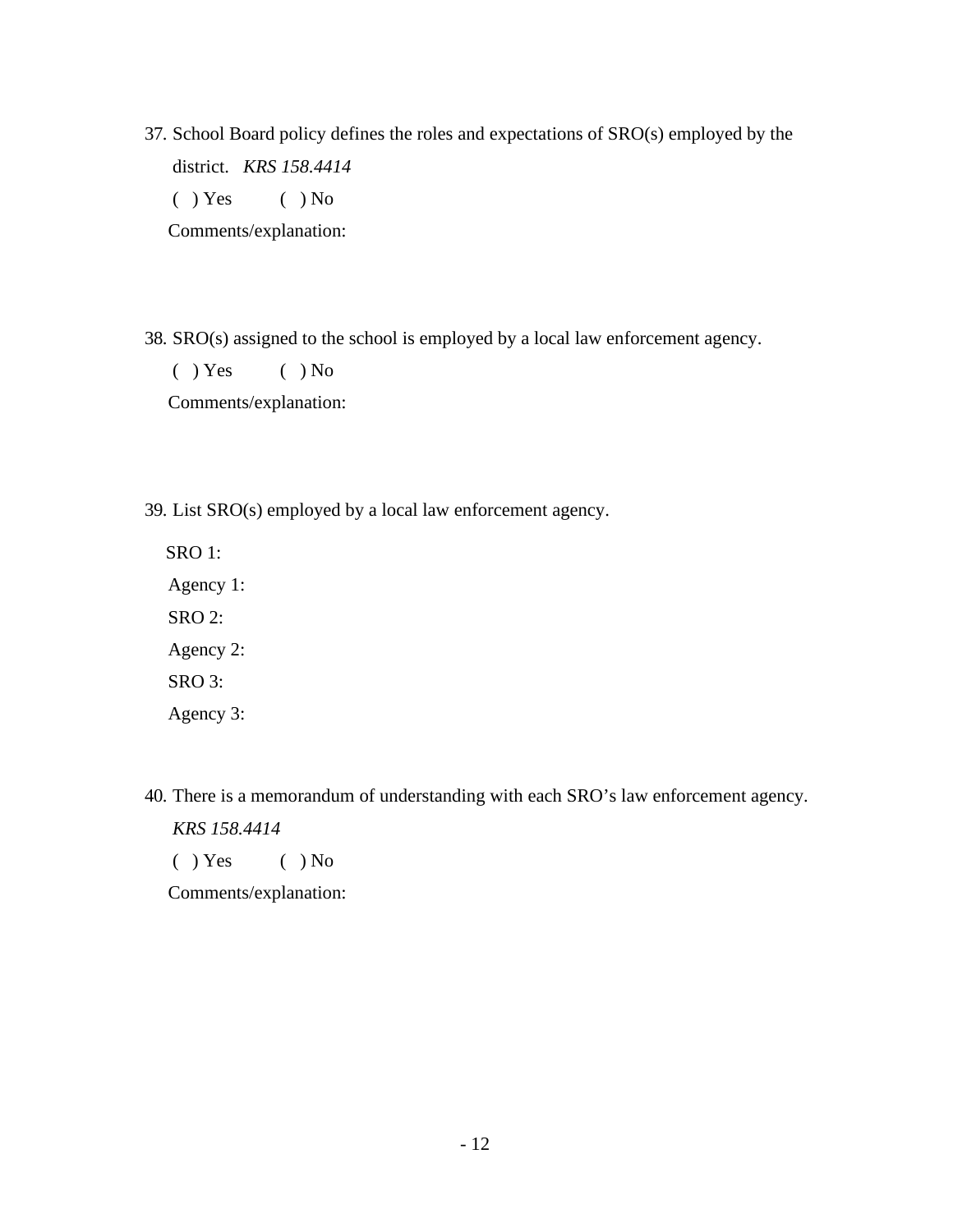### **Section 3. Current Trends**

1. SRO(s) wears an identifiable uniform.

 $( )$  Yes  $( )$  No

Comments/explanation:

- 2. Number of firearms found on school property within the past year:
- 3. Number of other deadly weapons and/or dangerous instruments found on school property within the past year:
- 4. Number of terroristic threatening incidents in the last year (in reference to KRS 508.078):
- 5. Number of assaults substantiated by the school last year:
- 6. List investigating agencies:

Agency 1:

Agency 2:

Agency 3:

- 7. Number of incidents documented by the SRO(s) within the last year:
- 8. Number of use of force incidents involving the SRO(s):
- 9. The school has an office assigned to the SRO(s).
	- $( )$  Yes  $( )$  No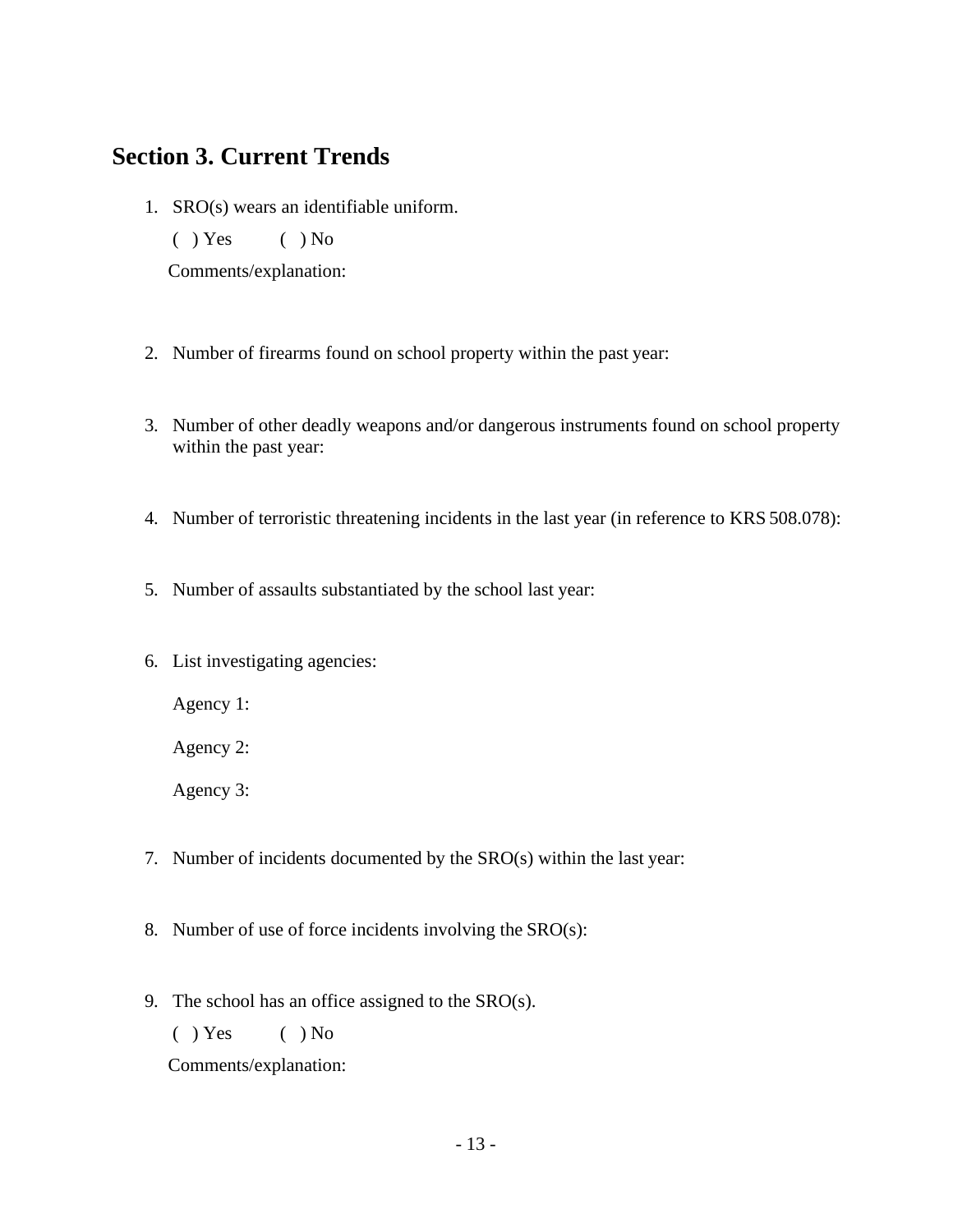10. SRO(s) possess a long gun on school property.

 $( )$  Yes  $( )$  No

Comments/explanation:

11. Students were involved in emergency plan development.

 $( )$  Yes  $( )$  No

Comments/explanation:

12. Visitors are required to make notifications prior to their arrival.

 $( )$  Yes  $( )$  No

Comments/explanation:

13. Students are subject to metal detector screening when entering the school.

 $( )$  Yes  $( )$  No Comments/explanation:

14. Visitors are subject to metal detector screening when entering the school.

 $( )$  Yes  $( )$  No

Comments/explanation:

15. Student backpacks/bags are searched and/or scanned.

 $( )$  Yes  $( )$  No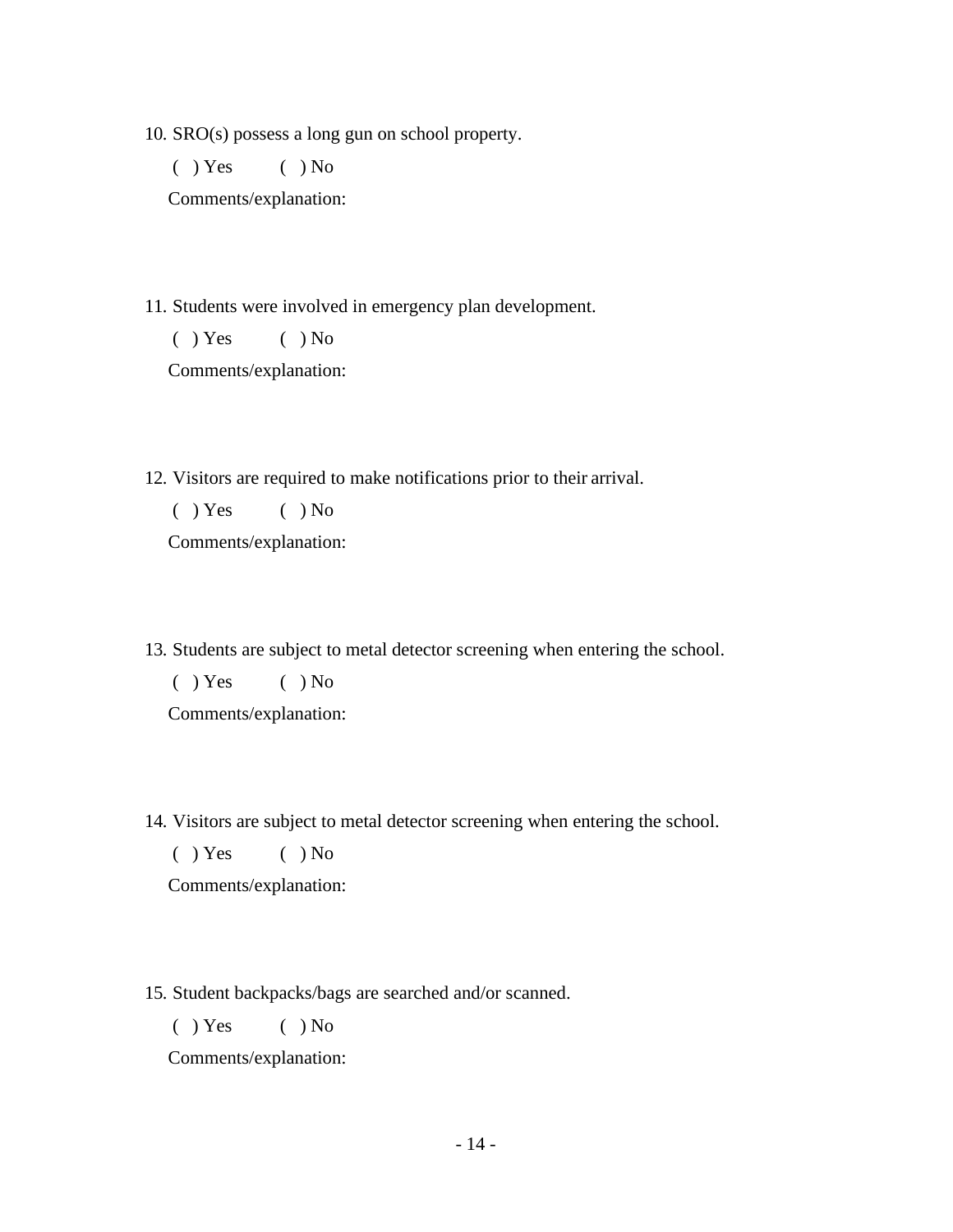16. Visitor backpacks/bags are searched and/or scanned.

 $( )$  Yes  $( )$  No

Comments/explanation:

17. During drop off and pick up times, the school has separate locations for privately owned vehicles and school buses.

 $( )$  Yes  $( )$  No

Comments/explanation:

18. Crosswalks are available for student use.

 $( )$  Yes  $( )$  No

Comments/explanation:

19. A cost analysis has been completed for the implementation of additional security controls.

 $( )$  Yes  $( )$  No

Comments/explanation:

20. An anonymous reporting tool is available to students and staff via telephone call, email, and a mobile device application.

 $( )$  Yes  $( )$  No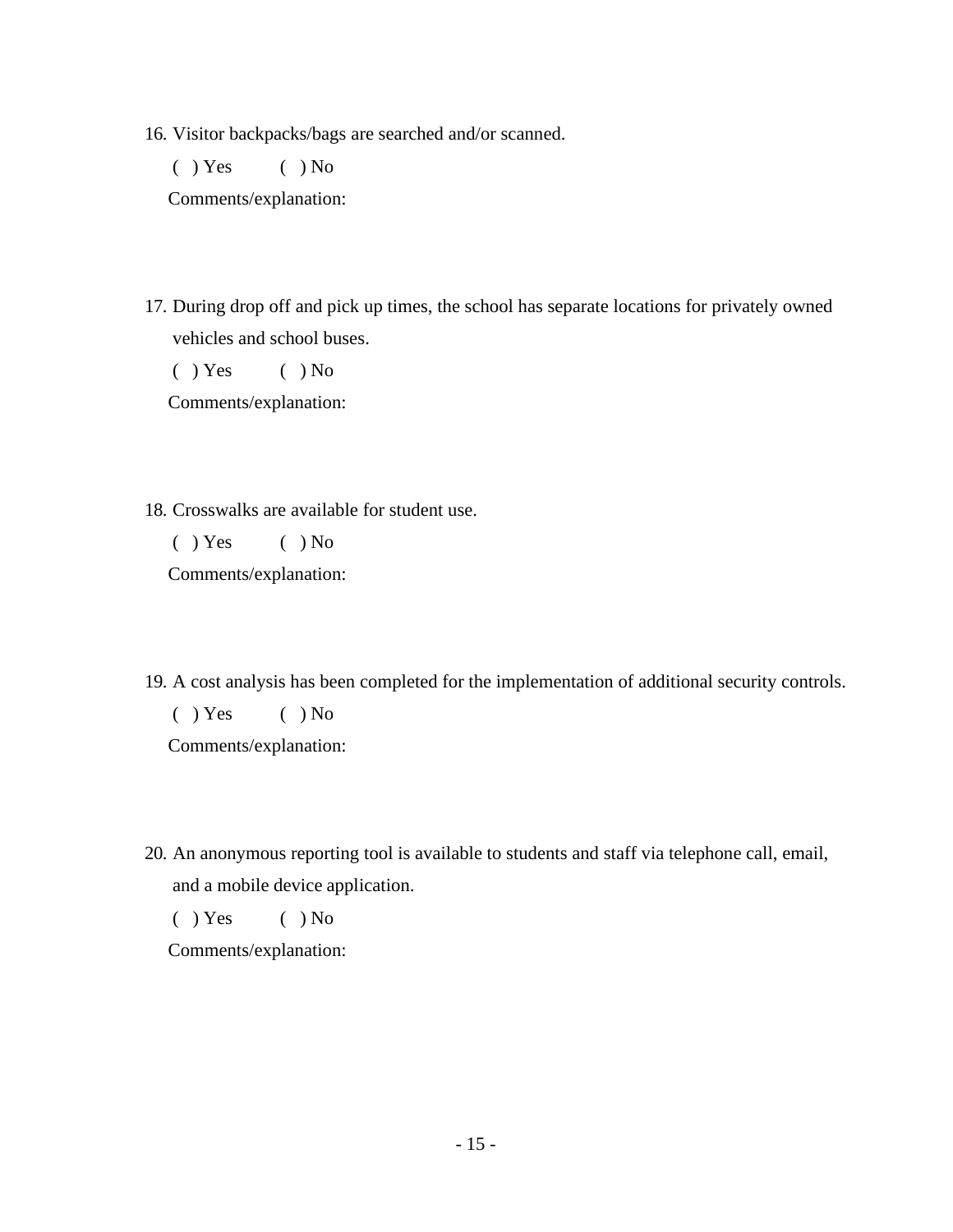21. The school has implemented the Handle with Care program.

 $( )$  Yes  $( )$  No

Comments/explanation:

22. The board of education accepts gifts or donations that are restricted for safety, security, and student health purposes.

 $( )$  Yes  $( )$  No

Comments/explanation:

23. The board of education has organized a foundation to receive private financial and/or philanthropic support from the community.

 $( )$  Yes  $( )$  No

Comments/explanation:

24. List additional physical security measures: